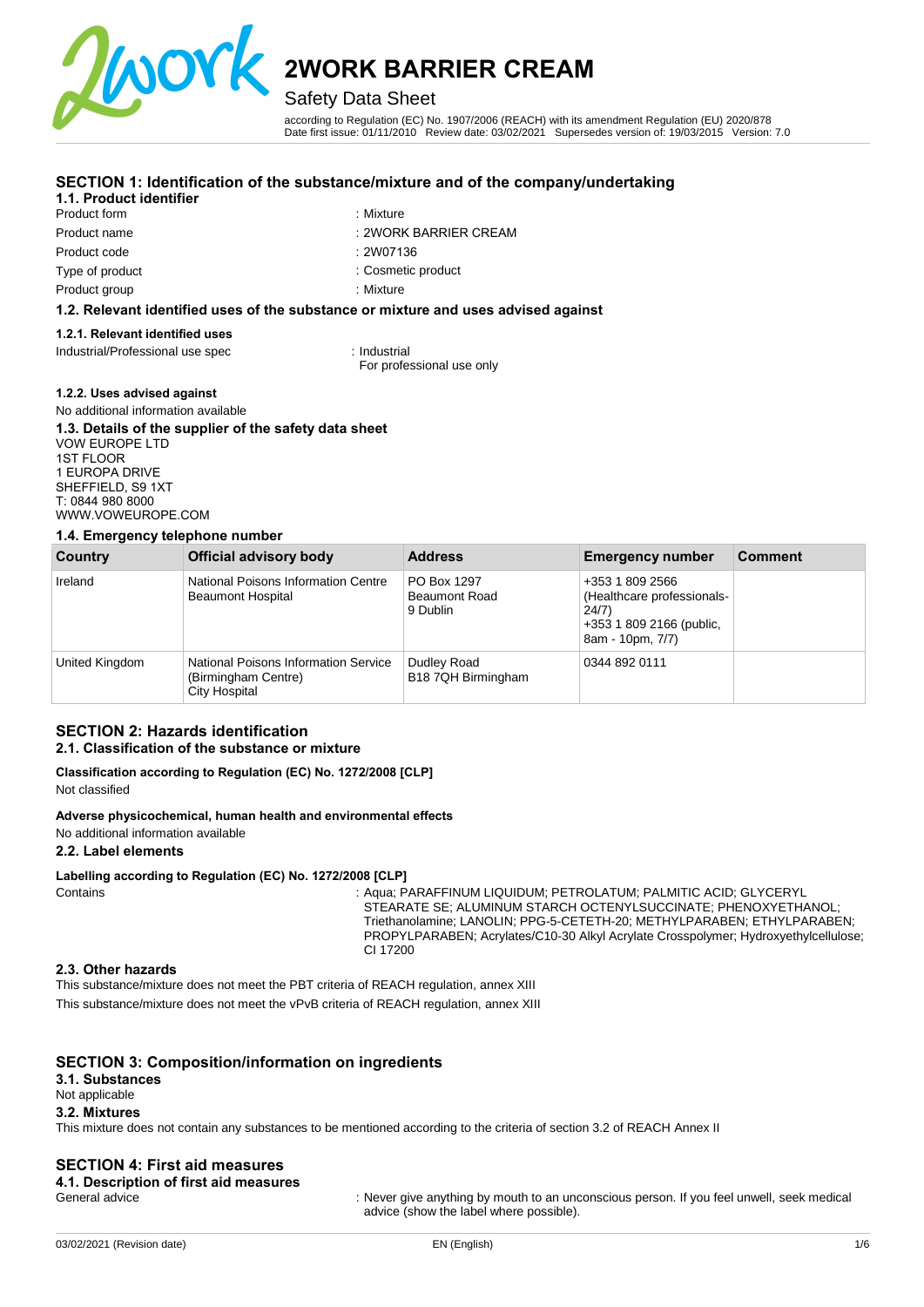# Safety Data Sheet

according to Regulation (EC) No. 1907/2006 (REACH) with its amendment Regulation (EU) 2020/878

| Skin contact                                                                                                           | : None.                                                                         |
|------------------------------------------------------------------------------------------------------------------------|---------------------------------------------------------------------------------|
| Eye contact                                                                                                            | : In case of eye contact, immediately rinse with clean water for 10-15 minutes. |
| Ingestion                                                                                                              | : Rinse mouth. Do NOT induce vomiting. Get medical advice/attention.            |
| 4.2. Most important symptoms and effects, both acute and delayed<br>Acute effects inhalation                           | : None under normal use.                                                        |
| Acute effects skin                                                                                                     | : None under normal conditions.                                                 |
| Acute effects eyes                                                                                                     | : May cause eye irritation. Redness.                                            |
| Acute effects oral route                                                                                               | : None under normal conditions.                                                 |
| 4.3. Indication of any immediate medical attention and special treatment needed<br>No additional information available |                                                                                 |
| <b>SECTION 5: Firefighting measures</b><br>5.1. Extinguishing media<br>Suitable extinguishing media                    | : Water.                                                                        |
| 5.2. Special hazards arising from the substance or mixture<br>Hazardous decomposition products in case of fire         | : Toxic fumes may be released. Carbon dioxide. Carbon monoxide.                 |
| E 9 Advias far firsfiahtara                                                                                            |                                                                                 |

# **5.3. Advice for firefighters**

Protection during firefighting **inter the state of the CO** not enter fire area without proper protective equipment, including respiratory protection.

chemical fire. Prevent fire fighting water from entering the environment.

#### **SECTION 6: Accidental release measures 6.1. Personal precautions, protective equipment and emergency procedures**

|  |  | 6.1.1. For non-emergency personnel |  |
|--|--|------------------------------------|--|
|  |  |                                    |  |

| 6.2. Environmental precautions  |                                              |
|---------------------------------|----------------------------------------------|
| Emergency procedures            | : Ventilate area.                            |
| Protective equipment            | : Equip cleanup crew with proper protection. |
| 6.1.2. For emergency responders |                                              |
| Emergency procedures            | : Evacuate unnecessary personnel.            |

Prevent entry to sewers and public waters. Notify authorities if liquid enters sewers or public waters.

**6.3. Methods and material for containment and cleaning up** 

Methods for cleaning up : Collect leaking and spilled liquid in sealable containers as far as possible.

: Use water spray or fog for cooling exposed containers. Exercise caution when fighting any

#### **6.4. Reference to other sections**

See Heading 8. Exposure controls and personal protection.

# **SECTION 7: Handling and storage**

**7.1. Precautions for safe handling** 

No additional information available **7.2. Conditions for safe storage, including any incompatibilities**  : Keep container closed when not in use. Packaging materials **Packaging materials** : glass. polyethylene. stainless steel. **7.3. Specific end use(s)** 

No additional information available

# **SECTION 8: Exposure controls/personal protection**

# **8.1. Control parameters**

#### **8.1.1 National occupational exposure and biological limit values**

No additional information available

# **8.1.2. Recommended monitoring procedures**

No additional information available

### **8.1.3. Air contaminants formed**

No additional information available

### **8.1.4. DNEL and PNEC**

No additional information available

### **8.1.5. Control banding**

No additional information available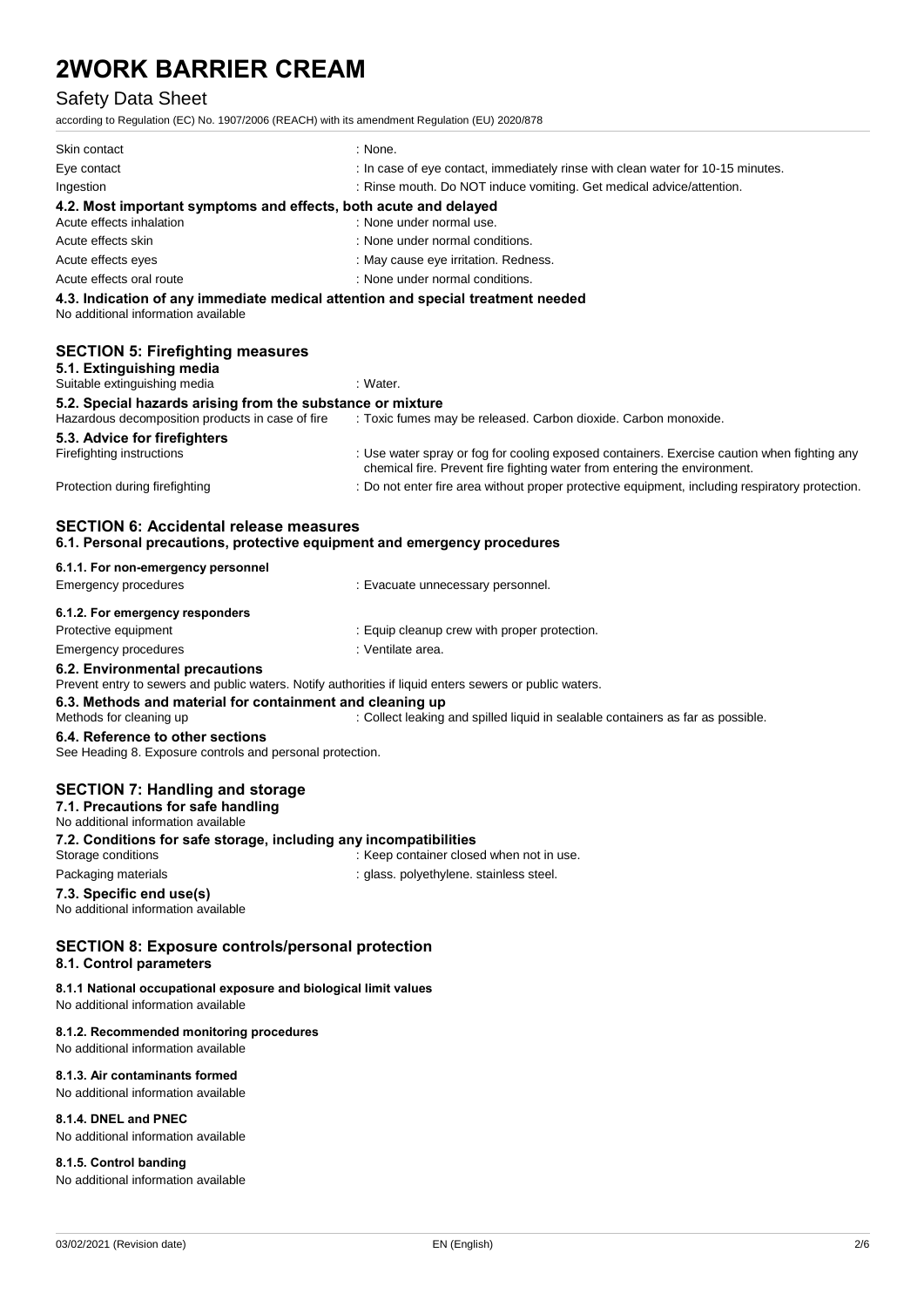# Safety Data Sheet

according to Regulation (EC) No. 1907/2006 (REACH) with its amendment Regulation (EU) 2020/878

#### **8.2. Exposure controls**

#### **8.2.1. Appropriate engineering controls**

No additional information available

#### **8.2.2. Personal protection equipment**

### **8.2.2.1. Eye and face protection**

No additional information available

### **8.2.2.2. Skin protection**

No additional information available

# **8.2.2.3. Respiratory protection**

No additional information available

#### **8.2.2.4. Thermal hazards**

No additional information available

#### **8.2.3. Environmental exposure controls**

#### **Other information:**

Do not eat, drink or smoke during use.

#### **SECTION 9: Physical and chemical properties 9.1. Information on basic physical and chemical properties**

| Physical state                                  | : Liquid                      |
|-------------------------------------------------|-------------------------------|
| Colour                                          | $:$ pink.                     |
| Physical state/form                             | : Liquid.                     |
| Odour                                           | : odourless.                  |
| Odour threshold                                 | : Not available               |
| Melting point/range                             | : 0 °C                        |
| Freezing point                                  | : Not available               |
| Boiling point/Boiling range                     | : 100 $^{\circ}$ C            |
| Flammability                                    | : Non flammable.              |
| <b>Explosive limits</b>                         | : Not available               |
| Lower explosive limit (LEL)                     | : Not available               |
| Upper explosive limit (UEL)                     | : Not available               |
| Flash point                                     | : Not available               |
| Autoignition temperature                        | : Not available               |
| Decomposition temperature                       | : Not available               |
| pH                                              | $:7.5 - 8$                    |
| Viscosity, kinematic                            | : Not available               |
| Viscosity, dynamic                              | : 176000 - 226000 cP at 20 °C |
| Solubility                                      | : Miscible with water.        |
| Partition coefficient n-octanol/water (Log Kow) | : Not available               |
| Vapour pressure                                 | : Not available               |
| Vapour pressure at 50 °C                        | : Not available               |
| Density                                         | : Not available               |
| Relative density                                | : 0.99                        |
| Relative vapour density at 20 °C                | : Not available               |
| Particle size                                   | : Not applicable              |
| Particle size distribution                      | : Not applicable              |
| Particle shape                                  | : Not applicable              |
| Particle aspect ratio                           | : Not applicable              |
| Particle aggregation state                      | : Not applicable              |
| Particle agglomeration state                    | : Not applicable              |
| Particle specific surface area                  | : Not applicable              |
| Particle dustiness                              | : Not applicable              |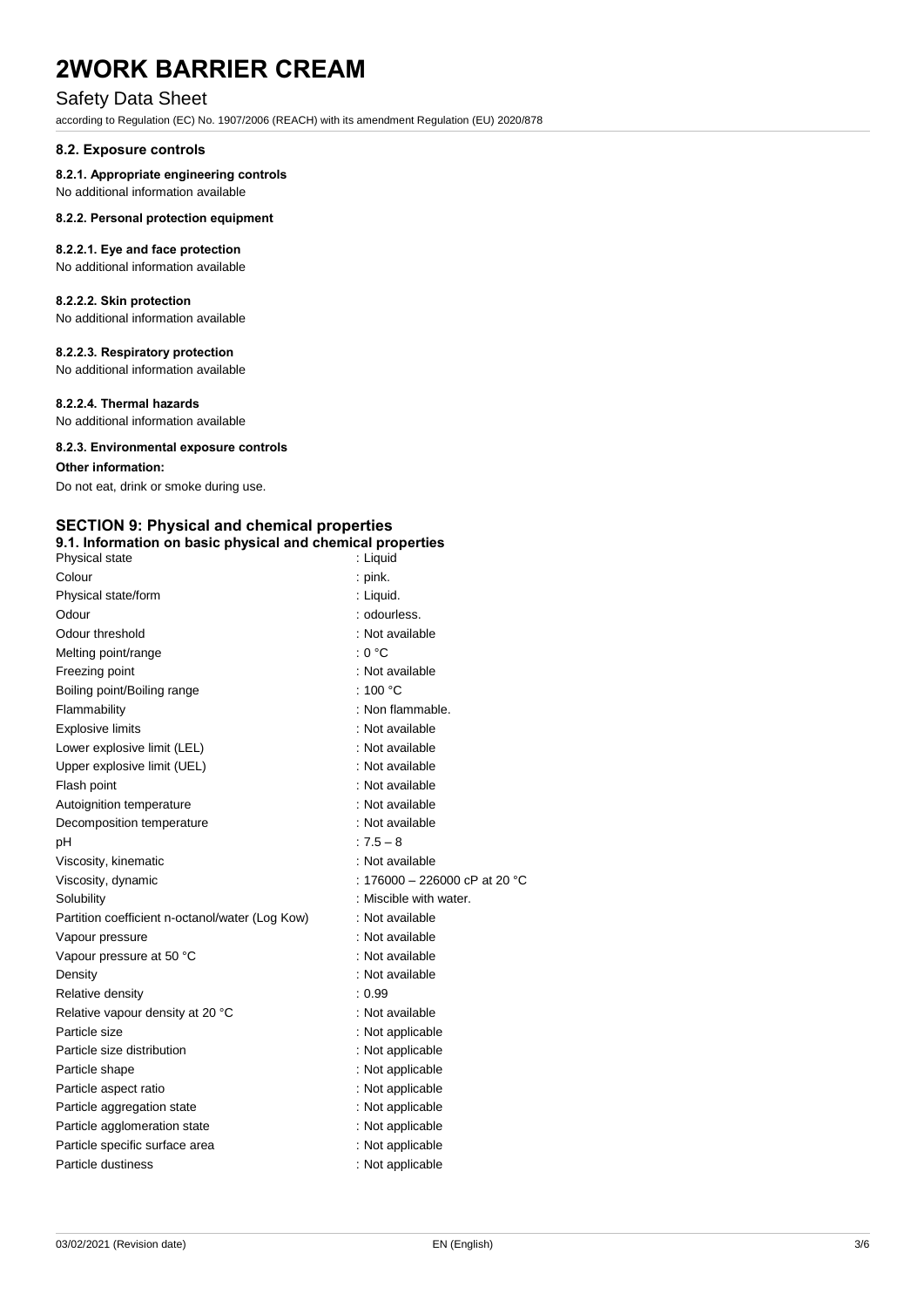# Safety Data Sheet

according to Regulation (EC) No. 1907/2006 (REACH) with its amendment Regulation (EU) 2020/878

#### **9.2. Other information**

#### **9.2.1. Information with regard to physical hazard classes**

No additional information available

# **9.2.2. Other safety characteristics**

No additional information available

# **SECTION 10: Stability and reactivity**

### **10.1. Reactivity**

No additional information available **10.2. Chemical stability**  Stable under normal conditions.

#### **10.3. Possibility of hazardous reactions**

No dangerous reactions known under normal conditions of use.

**10.4. Conditions to avoid** 

No additional information available

# **10.5. Incompatible materials**

No additional information available

#### **10.6. Hazardous decomposition products**  fume. Carbon monoxide. Carbon dioxide.

| <b>SECTION 11: Toxicological information</b> |                                                                                |
|----------------------------------------------|--------------------------------------------------------------------------------|
|                                              | 11.1. Information on hazard classes as defined in Regulation (EC) No 1272/2008 |
| Acute toxicity (oral)                        | : Not classified                                                               |

| Acute toxicity (dermal)                    | : Not classified                                                   |
|--------------------------------------------|--------------------------------------------------------------------|
| Acute toxicity (inhalation)                | : Not classified                                                   |
| Skin corrosion/irritation                  | : Not classified                                                   |
|                                            | $pH: 7.5 - 8$                                                      |
| Additional information                     | : Based on available data, the classification criteria are not met |
| Serious eye damage/irritation              | : Not classified<br>$pH: 7.5 - 8$                                  |
| Additional information                     | : Based on available data, the classification criteria are not met |
| Respiratory or skin sensitisation          | : Not classified                                                   |
| Additional information                     | : Based on available data, the classification criteria are not met |
| Germ cell mutagenicity                     | : Not classified                                                   |
| Additional information                     | : Based on available data, the classification criteria are not met |
| Carcinogenicity                            | : Not classified                                                   |
| Additional information                     | : Based on available data, the classification criteria are not met |
| Reproductive toxicity                      | : Not classified                                                   |
| Additional information                     | : Based on available data, the classification criteria are not met |
| STOT-single exposure                       | : Not classified                                                   |
| Additional information                     | : Based on available data, the classification criteria are not met |
| STOT-repeated exposure                     | : Not classified                                                   |
| Additional information                     | : Based on available data, the classification criteria are not met |
| Aspiration hazard                          | : Not classified                                                   |
| Additional information                     | : Based on available data, the classification criteria are not met |
| 11.2. Information on other hazards         |                                                                    |
| 11.2.1. Endocrine disrupting properties    |                                                                    |
| 11.2.2 Other information                   |                                                                    |
| Potential adverse human health effects and | : Based on available data, the classification criteria are not met |

symptoms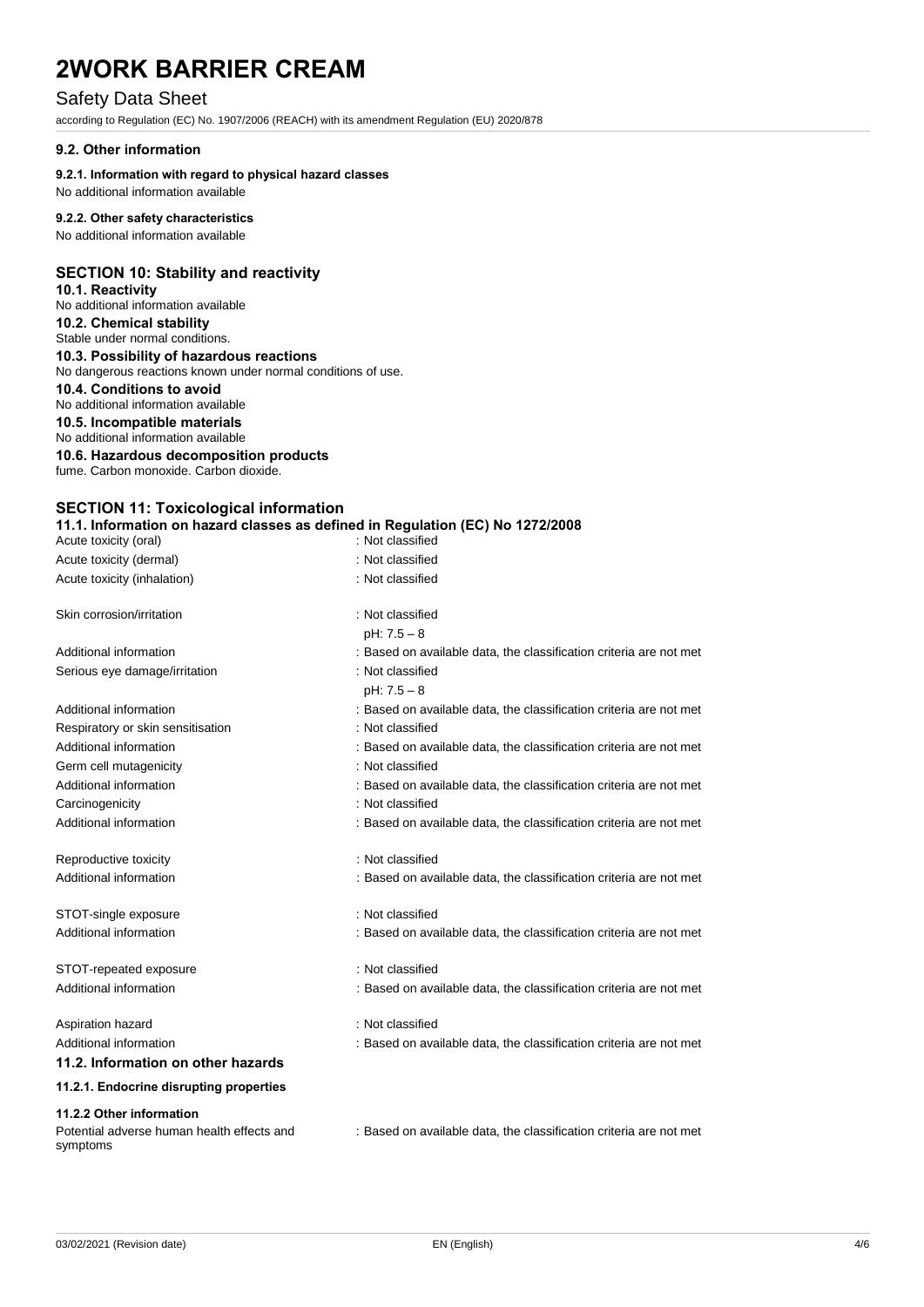# Safety Data Sheet

according to Regulation (EC) No. 1907/2006 (REACH) with its amendment Regulation (EU) 2020/878

| <b>SECTION 12: Ecological information</b>                                              |                                     |  |
|----------------------------------------------------------------------------------------|-------------------------------------|--|
| 12.1. Toxicity                                                                         |                                     |  |
| Hazardous to the aquatic environment, short-term<br>(acute)                            | : Not classified                    |  |
| Hazardous to the aquatic environment, long-term<br>(chronic)                           | : Not classified                    |  |
| 12.2. Persistence and degradability                                                    |                                     |  |
| <b>BARRIER CREAM</b>                                                                   |                                     |  |
| Persistence and degradability                                                          | Biodegradable.                      |  |
| 12.3. Bioaccumulative potential                                                        |                                     |  |
| <b>BARRIER CREAM</b>                                                                   |                                     |  |
| Bioaccumulative potential                                                              | No bioaccumulation.                 |  |
| 12.4. Mobility in soil                                                                 |                                     |  |
| No additional information available                                                    |                                     |  |
| 12.5. Results of PBT and vPvB assessment                                               |                                     |  |
| <b>BARRIER CREAM</b>                                                                   |                                     |  |
| This substance/mixture does not meet the PBT criteria of REACH regulation, annex XIII  |                                     |  |
| This substance/mixture does not meet the vPvB criteria of REACH regulation, annex XIII |                                     |  |
| 12.6. Endocrine disrupting properties<br>No additional information available           |                                     |  |
| 12.7. Other adverse effects<br>Additional information                                  | : Avoid release to the environment. |  |
|                                                                                        |                                     |  |

# **SECTION 13: Disposal considerations**

# **13.1. Waste treatment methods**

Waste / unused products in the environment.

: Dispose in a safe manner in accordance with local/national regulations.

#### **SECTION 14: Transport information**  In accordance with ADR / IMDG / IATA

| IT accordance with $ADIN$ indee $IININ$ |               |               |  |
|-----------------------------------------|---------------|---------------|--|
| <b>ADR</b>                              | <b>IMDG</b>   | <b>IATA</b>   |  |
| 14.1. UN number or ID number            |               |               |  |
| Not regulated                           | Not regulated | Not regulated |  |
| 14.2. UN proper shipping name           |               |               |  |
| Not regulated                           | Not regulated | Not regulated |  |
| 14.3. Transport hazard class(es)        |               |               |  |
| Not regulated                           | Not regulated | Not regulated |  |
| 14.4. Packing group                     |               |               |  |
| Not regulated                           | Not regulated | Not regulated |  |
| <b>14.5. Environmental hazards</b>      |               |               |  |
| Not regulated                           | Not regulated | Not regulated |  |
| No supplementary information available  |               |               |  |

**14.6. Special precautions for user** 

**Overland transport**

Not regulated

**Transport by sea**

Not regulated

**Air transport**

Not regulated

**14.7. Maritime transport in bulk according to IMO instruments** Not applicable